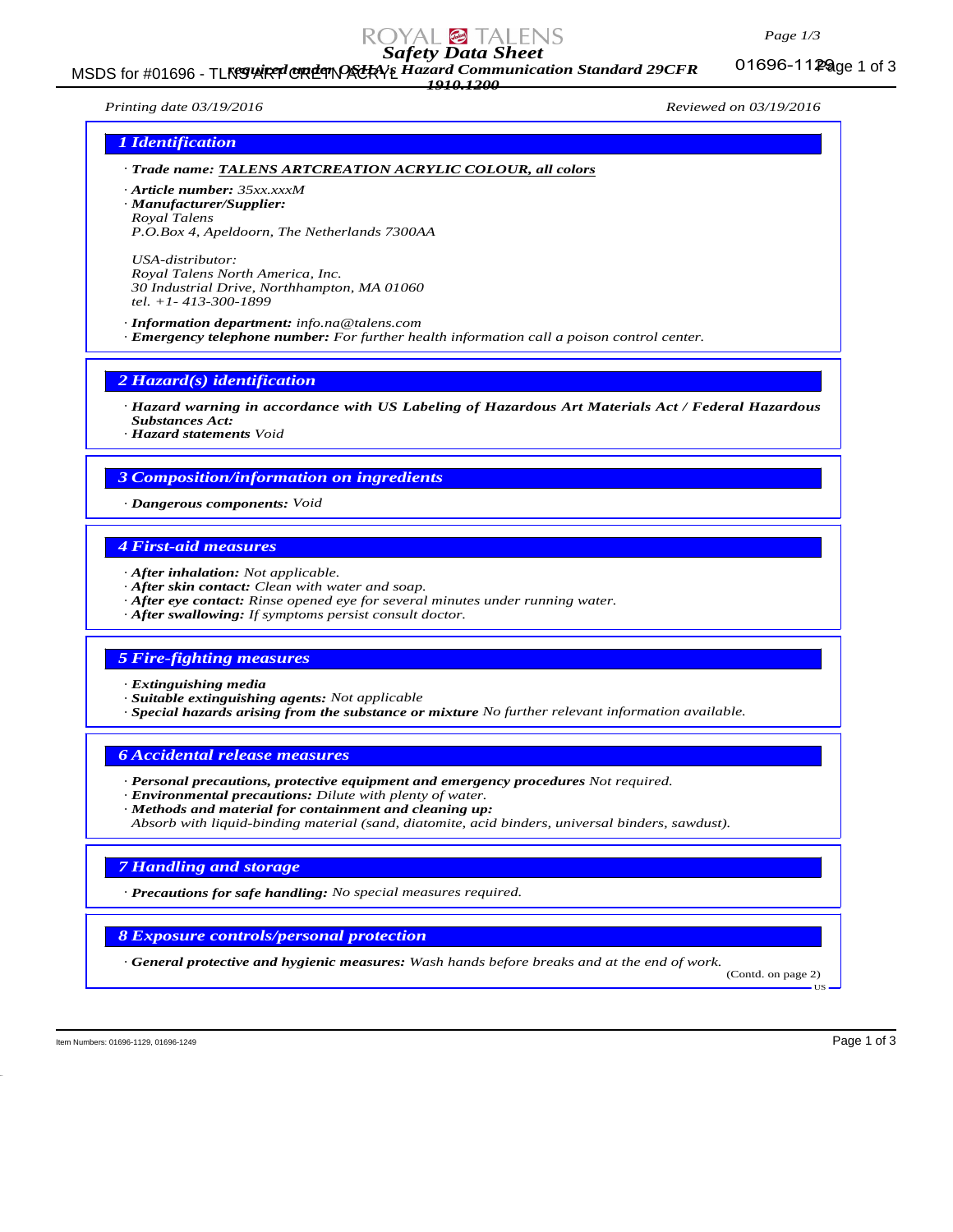# *Safety Data Sheet*

### MSDS for #01696 - TLNS WRT CRETN ACRYL Hazard Communication Standard 29CFR<br>MSDS for #01696 - TLNS WRT CRETTING *1910.1200*

*Printing date 03/19/2016 Reviewed on 03/19/2016*

(Contd. of page 1)

*· Eye protection: Not required.*

| 9 Physical and chemical properties |                                                                                                                            |  |
|------------------------------------|----------------------------------------------------------------------------------------------------------------------------|--|
| $\cdot$ Appearance:                |                                                                                                                            |  |
| Form:                              | Pasty                                                                                                                      |  |
| Color:                             | According to product specification                                                                                         |  |
| $\cdot$ Odor:                      | Characteristic                                                                                                             |  |
| $\cdot$ pH-value:                  | $8.5 - 9.5$                                                                                                                |  |
| $\cdot$ Change in condition        | <b>Melting point/Melting range:</b> Not determined.<br><i>Boiling point/Boiling range:</i> $100 \degree C (212 \degree F)$ |  |
| $\cdot$ Flash point:               | Not applicable.                                                                                                            |  |
| · Explosion limits:                |                                                                                                                            |  |
| Lower:                             | Not determined.                                                                                                            |  |
| <b>Upper:</b>                      | Not determined.                                                                                                            |  |
| $\cdot$ Density:                   | $1.1 - 1.2$ g/cm3                                                                                                          |  |
| · Solubility in / Miscibility with |                                                                                                                            |  |
| Water:                             | Fully miscible.                                                                                                            |  |

## *10 Stability and reactivity*

*· Thermal decomposition / conditions to be avoided: No decomposition if used according to specifications.*

*· Possibility of hazardous reactions No dangerous reactions known.*

*· Conditions to avoid No further relevant information available.*

*· Incompatible materials: No further relevant information available.*

### *11 Toxicological information*

*· Carcinogenic categories:*

*· IARC (International Agency for Research on Cancer)*

*None of the ingredients is listed.*

*· NTP (National Toxicology Program)*

*None of the ingredients is listed.*

*· OSHA-Ca (Occupational Safety & Health Administration)*

*None of the ingredients is listed.*

## *12 Ecological information*

*· General notes: Not known to be hazardous to water.*

### *13 Disposal considerations*

*· Recommendation:*

*Must not be disposed together with household garbage. Disposal must be made according to official regulations. Do not allow product to reach sewage system.*

(Contd. on page 3) US